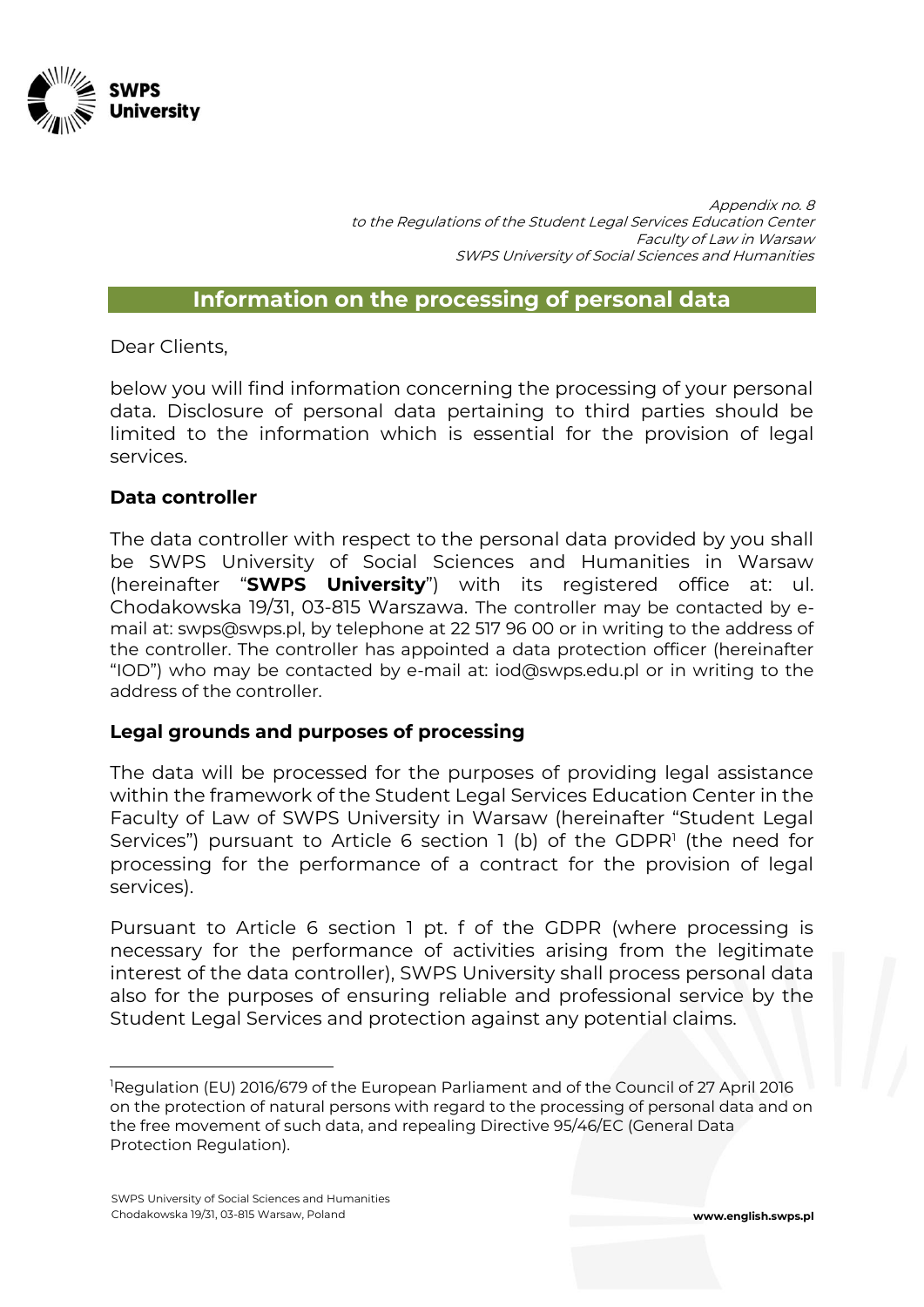

# **Legal grounds and purposes of processing of data under specific protection**

In the event of provision of personal data of special categories, including information concerning your health, racial or ethnic origin, political views, religious beliefs, trade union membership, sexuality, or sexual orientation in the course of your cooperation with the Student Legal Services, such data may be processed for the purpose of provision of legal services only with your explicit consent pursuant to Article 9 section 2 (a) of the GDPR. Consent to the processing of the information referred to above may be withdrawn at any time, however such withdrawal shall not affect the lawfulness of processing based on the consent before its withdrawal but will prevent any further activities to be undertaken in relation to the given case.

In the event that the data under specific protection provided by you are used by the Student Legal Services for the purposes of providing legal assistance to you, for instance by their inclusion in the contents of legal advice provided to you, SWPS University may process such data pursuant to Article 9 section 2 (f) of the GDPR for the purposes of establishment, exercise or defence of legal claims.

# **Period of data storage:**

The provided data shall be processed for a period of 10 years following the provision of service by the Student Legal Services.

# **Recipients of data**

The recipients of data shall be authorized public entities as well as subcontractors performing services to the University.

# **Rights and remedies**

You are entitled to request access to the contents of your personal data as well as the right of rectification, the right to request deletion, the right to limitation of processing, the right to object to the processing and the right of data portability, with the reservation that each request relating to the exercise of the aforementioned rights shall be processed individually.

If you believe that the processing of personal data by the controller is unlawful in light of the applicable data protection legislation, you shall be entitled to complain to the relevant supervisory authorities, i.e. the President